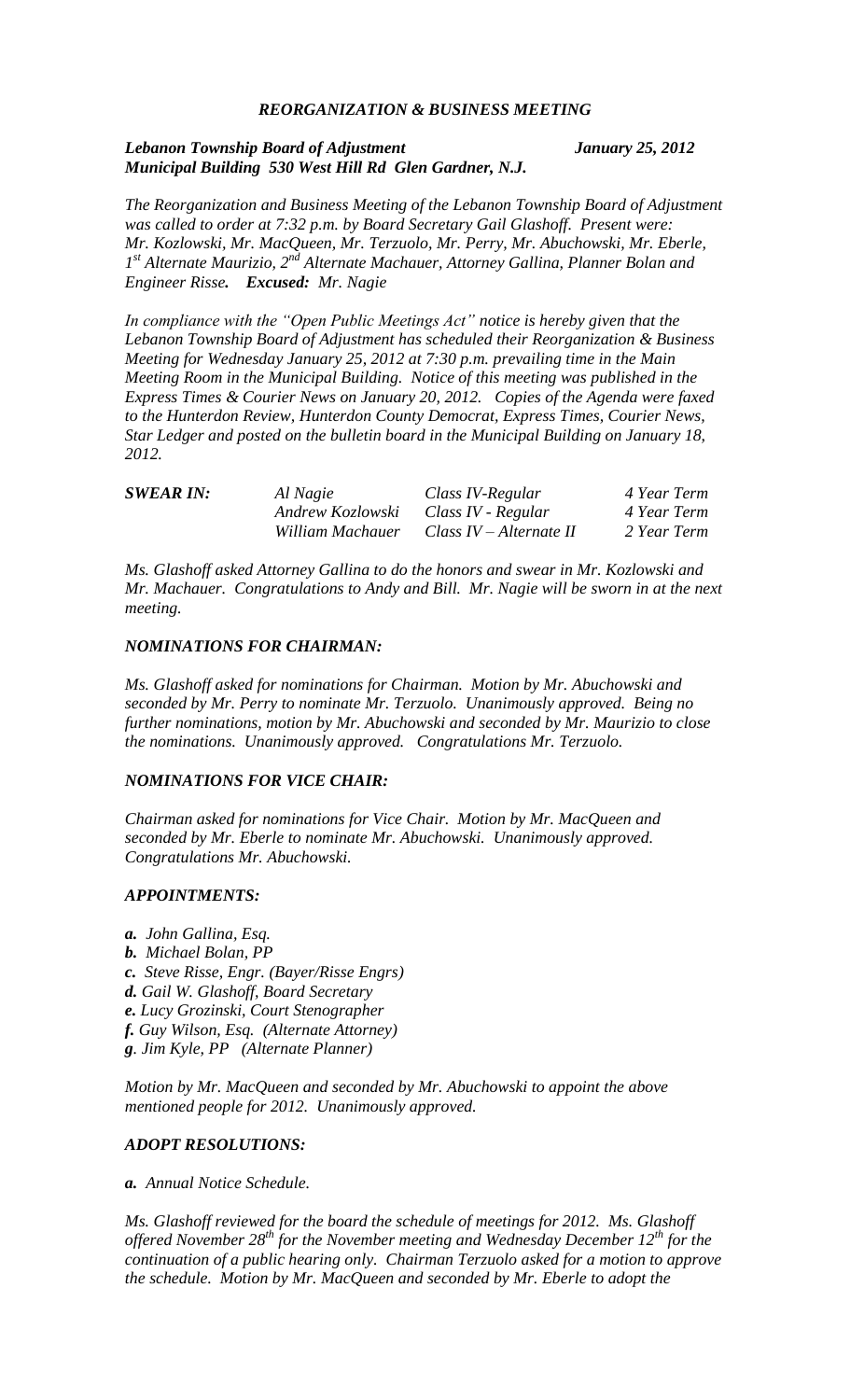#### *Lebanon Township Reorganization & Business Meeting January 25, 2012 Page 2*

*resolution as presented for the Meeting Notice Schedule 2012. Unanimously approved.* 

*b. Authorizing Agreement for Professional Services*

*Ms. Glashoff reviewed the agreement for the board. Motion by Mr. MacQueen and seconded by Mr. Maurizio to adopt the resolution for the Authorizing Agreement for Professional Services. Unanimously approved.*

# *ADOPT RESOLUTION FOR PROFESSIONALS ON PAY TO PLAY:*

*Motion by Mr. MacQueen and seconded by Mr. Abuchowski to adopt the resolution for Professionals on Pay to Play. Unanimously approved.*

## *ADOPT PROFESSIONAL CONTRACTS:*

- *a. John Gallina, Esq.*
- *b. Michael Bolan, PP*
- *c. Bayer/Risse Engrs. (Steve Risse, Engr.)*
- *d. Guy Wilson, Esq. (Alternate Attorney)*
- *e. Jim Kyle, PP (Alternate Planner)*

*Ms. Glashoff reviewed the contracts for the board. Ms. Glashoff said that Attorney Gallina's rate has increased by \$10.00 per hour. Attorney Gallina informed the board that his rate has not gone up in several years. Ms. Glashoff noted that Engineer Risse's rate increased by \$5.50 per hour. Engineer Risse also noted that his rate hasn't increase in a few years. Ms. Glashoff said the rest of the contracts the rate have stayed the same as last year. Motion by Mr. MacQueen and seconded by Mr. Eberle to adopt the professionals contracts as presented. Unanimously approved.*

# *APPOINT APPLICATION REVIEW COMMITTEE:*

*Chairman Terzuolo asked those members who served last year on the committee if they would like to serve again this year. Everyone said yes. Motion by Mr. Abuchowski and seconded by Mr. Eberle to appoint the following to the Review Committee: Mr. Terzuolo, Mr. Kozlowski, Mr. Perry along with the Board Secretary Ms. Glashoff. Unanimously approved.*

*PRESENTATION OF MINUTES: October 26, 2011 Regular Meeting*

*Motion by Mr. Kozlowski and seconded by Mr. MacQueen to approve the minutes with a minor correction. Unanimously approved by those eligible to vote. Mr. Maurizio abstained.*

## *NEW BUSINESS:*

*Davara Industrial Center, LLC Block #6 Lot #1 c/o David English Route 31 B2 2026 Route 31 Glen Gardner, N.J. 08826*

*PUBLIC HEARING Section 400-13.b(2) & Section 400-13.e(11) (Atty Gallina letter attached) Height Variance Changeable Information Sign*

*Ms. Glashoff announced that she received a letter from Attorney Gianos asking for an adjournment to the February 22, 2012 meeting. Ms. Glashoff read into the record the letter from Attorney Gianos. Attorney Gallina announced to the public present that the application for Davara Industrial Center will be held on February 22, 2012.*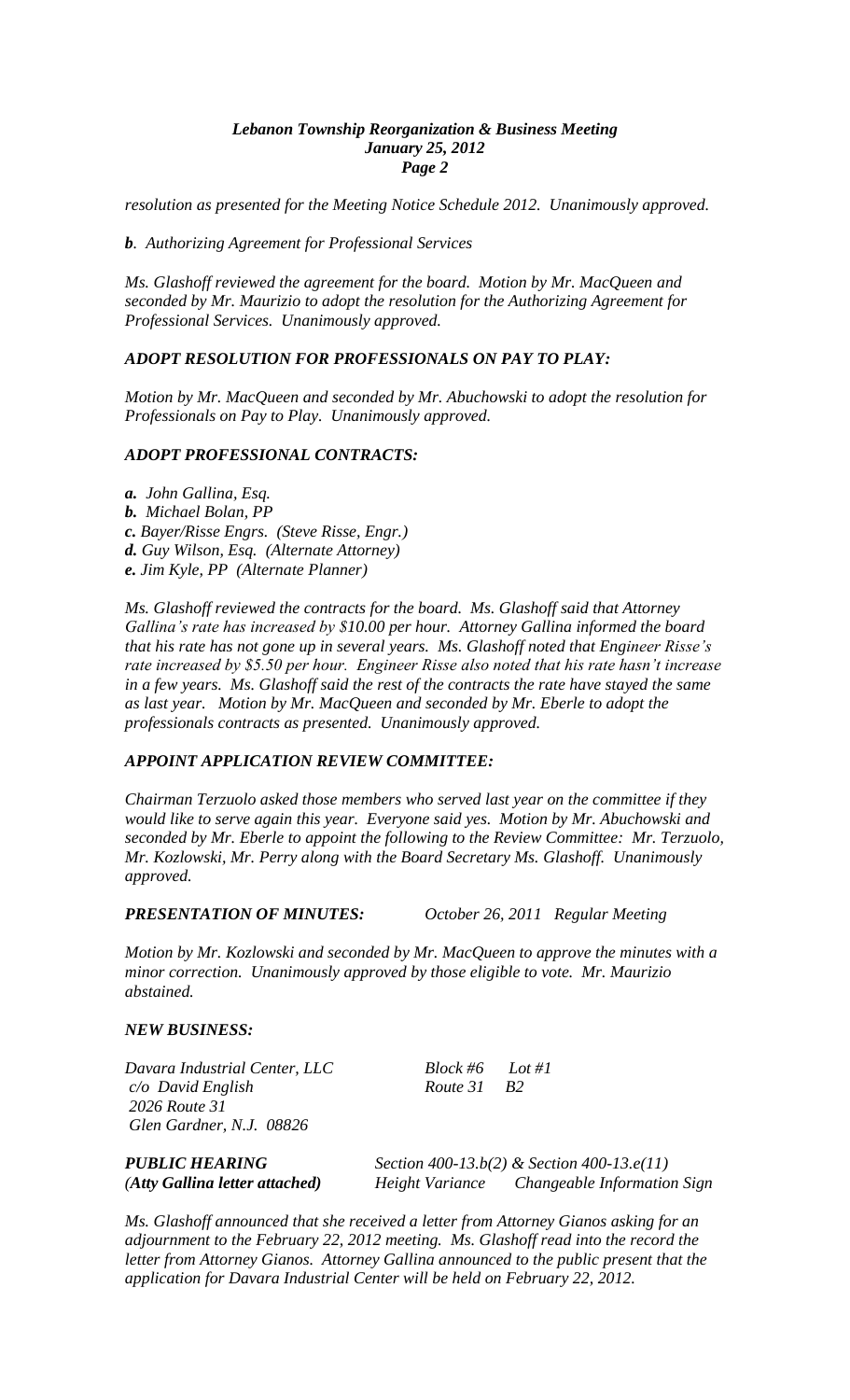#### *DEEM COMPLETE/WAIVERS/PUBLIC HEARING:*

*New Cingular Wireless Block #24 Lot #37 320 Kimble Ave Wilde Lane RC 7½ Morristown, N.J.*

# *(Atty Gallina letter attached)*

*PUBLIC HEARING Conditional Use/Site Plan/Height Variance*

*Attorney Judy Fairweather was present along with 3 of the applicant's professionals. Attorney Fairweather had her Civil Engineer Glenn Scherer sworn in at this time. Chairman Terzuolo asked Engineer Risse to go over the Checklist with the waivers being requested by the applicant. Engineer Risse started with Item #25- which requires maps scales not less then*  $I'' = 100'$ *. The applicant site is scaled at*  $I'' = 400'$ *. Waiver is reasonable based on the nature of the property. Item #33 partial waiver (contours at 2' intervals. Recommends waiver. Items #42, 43, 45, 47,48, 57-59, 65 for completeness only with testimony being provided. Item #44- the original deed should be provided with all schedules attached. Item #70 waiver recommended based on nature of site, Items #18, 19 & 71 recommend as condition of any approval. Planner Bolan noted that Item #33 is topography and with the applicant needing a height variance, Planner Bolan said that the topography should be provided on site and within 200' of the site. Planner Bolan went on to say we don't need to have 2' intervals on the entire site but some spot elevations would be helpful on the plan. Mr. Maurizio said also the final elevations at the top of the tower. Mr. Perry asked about signage. Engineer Risse said there will be a sign on the gate of the fence. Motion by Mr. MacQueen and seconded by Mr. Abuchowski to deem the application complete a long with the waivers for completeness purposes and proceed with the hearing. Unanimously approved.*

*Chairman Terzuolo said before starting the public hearing he would like to give the interested parties some guidance. The Board of Adjustment is a more formalized board than the Planning Board or Township Committee. Witnesses are sworn in and we have a court stenographer. The applicant's witnesses will be presented. They will give testimony, the board and their professionals will ask questions of the witness. Then the hearing is opened to the public for questions of the testimony by the witness only. This procedure is followed for all witnesses giving testimony. At the end of all the testimony, then the interested parties can be sworn for statements and comments.*

*At this time, Attorney Gallina informed the board that all the notices are in order and the board can proceed with the public hearing. The following items were marked into evidence: A1-Affadavit Proof of Service, A2-Notice to Property Owners, A3-Certified List of Property Owners & Utilities, A4-POD Slips, A5-Notice in the Hunterdon Review, A6-Taxes Paid, A7-Letter from H.C. Planning Board dated January 6, 2012, A8-Letter from H. C. Soil Conservation District.*

*Attorney Fairweather reviewed for the board the search AT&T did looking for a property that would fit their needs. The property they found was on Route 513 in the B1 zone. They filled an application with the Planning Board and had several hearings. They were asked to find a property with less visual impact. They found property on Wilde Lane with a willing landlord and it has to work from an RF standard point and has to be buildable. Their plan is to build a mono-pine. They also did a balloon test. The application before the Planning Board is on hold while they pursue this application before the Board of Adjustment. Attorney Fairweather said they have with them this evening, their RF Engineer, Civil Engineer and their Planner. Attorney Gallina added a little background for why this application is before the board. The applicants needs an 180' monopole which requires a height variance, a Use variance for having two principal uses on the property.*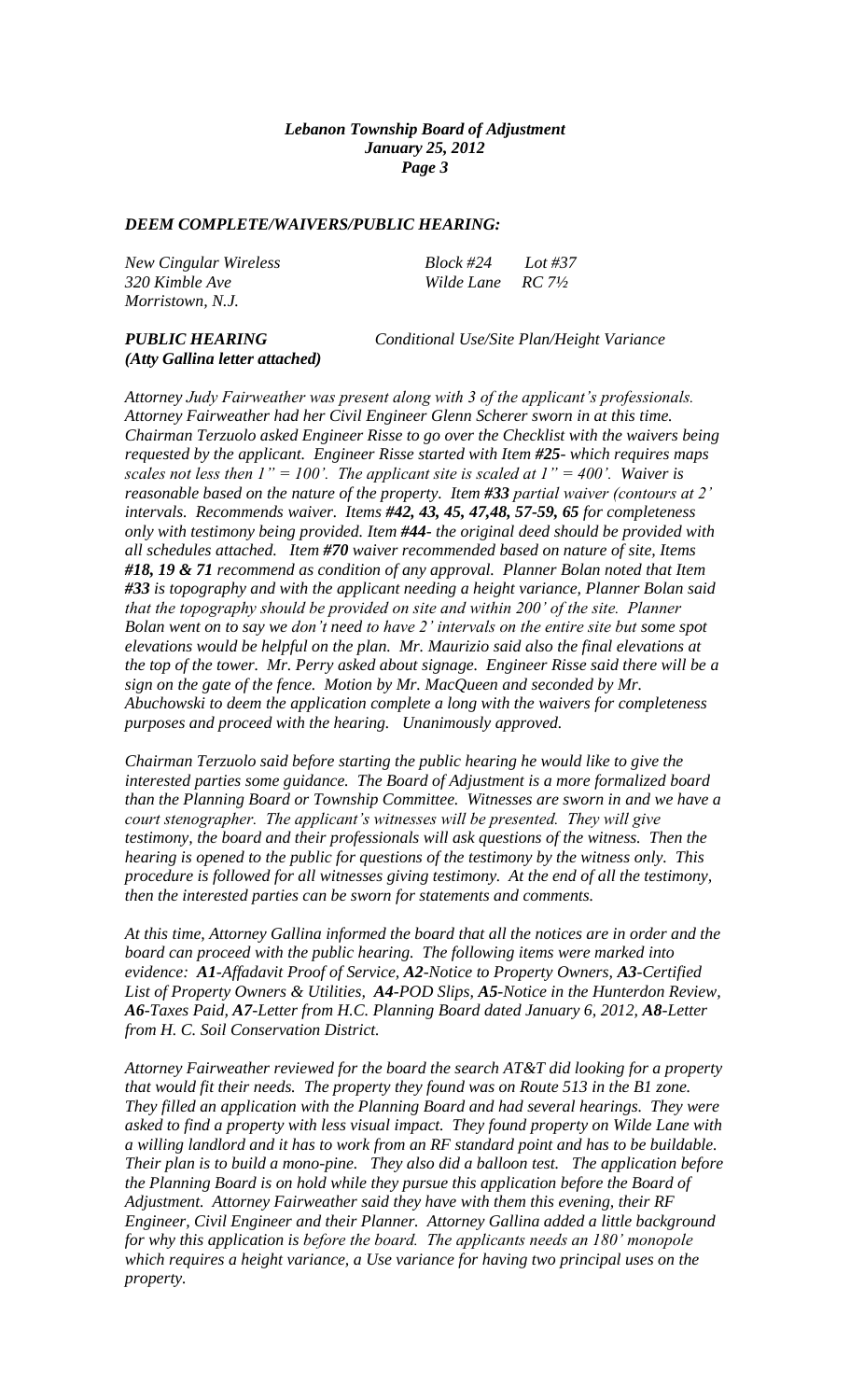*Attorney Fairweather said she will start with the RF Engineer. RF Engineer Yvan Joseph was sworn in at this time. Engineer Joseph referred to the Propagation Map consisting of 2 overlays. The map was marked into evidence as A9-Propagation Map dated January 25, 2012, A10-overlay consisting of existing facilities of AT&T with green dots and the proposed facility with a blue dot. Engineer Joseph said that A10 shows all existing and reliable service along with the terrain, roads etc in and around Lebanon Township in a green clear layer. AT&T has a significant gap in coverage along Route 513 for 3 miles. They are looking to fill in as much of the gap as possible. A11-proposed and filled in Blue of the existing coverage and showing the gap. Engineer Joseph continued with his testimony stating that having this coverage will also give them coverage on Bunnvale Road.*

*At the conclusion of the testimony, Chairman Terzuolo asked if the board had questions. Mr. Machauer asked if the objective was to have coverage for homes and businesses or just for vehicles. Engineer Joseph said the objective is to cover homes, businesses and vehicles along Route 513 and up Route 628 (Bunnvale Road). Engineer Joseph said that more and more homes and businesses are using cell phones over landline phones. Engineer Joseph said their main objective is to have coverage along major roads and arteries. Mr. Maurizio referred to the calculation that was performed for exposure and are they as low as stated because of the height of the Tower. Engineer Joseph said yes. Engineer Joseph said that distance plays a large roll as to exposure and radio frequency admission levels and the reason for the height is because of the terrain and the tree line. They have to be able to clear the trees. The trees in the area are approximately 130' to 140' in height. The antennas have to be above the tree line, this is why we need to be at 180'. Anything lower and the trees would absorb the energy and wouldn't provide adequate service. Mr. Kozlowski asked if they are required by law to provide a certain amount of coverage. Attorney Fairweather said the actual standards provided by the FCC is better than mediocre at best and it is a very clear standard... They have to provide coverage so people can make calls. Mr. MacQueen asked at this current location is it covering more then the location that is before the Planning Board. Engineer Joseph said yes, we will gain a little more coverage along Route 513 to the west. Mr. MacQueen asked if they will need another tower for additional coverage along Route 513. Engineer Joseph said no.*

*Mr. Eberle asked when doing the testing was the 180' tower the maximum coverage or could the tower be made lower or would you lose a sufficient area. Engineer Joseph said the determining factor was the tree line and being able to clear the trees by at least 30 to 40 feet. Also for any co-locators. Engineer Joseph said they need the ability to be able to go and adjust the antennas as the system requires. Mr. Perry asked about the coverage coming up Route 628 (Bunnvale Road) and wanted to know if the coverage will include the municipal building. Engineer Joseph said no, as it gets up towards Woodglen it will diminish. Engineer Joseph said the coverage will be along Route 513 and heading up Bunnvale Road to Woodglen. Customers will see sufficient increase in service coming up Bunnvale towards Woodglen. Mr. Abuchowski asked how many suitable sites were evaluated for this location. Engineer Joseph said he has evaluated 6 sites in the area. Chairman Terzuolo asked if this cell tower is line of site communication. Engineer Joseph said yes. Engineer Joseph explained what line of site communication means. In order for the site to work and operate it needs to see the areas that it is trying to service.*

*Mr. MacQueen asked Engineer Risse about the cell tower that is to be built at the Municipal Building. Engineer Risse said as far as he knew the tower was still going to be*  built. Ms. Glashoff said Township Committee is working on it. Attorney Fairweather introduced **A12**-3<sup>rd</sup> overlay showing the Municipal Building area of coverage along West *Hill Road. Engineer Joseph said that Route 513 will still have a sufficient gap for about 2 miles which will still require a site for a cell tower. The main objective is to get the county roads first for coverage.*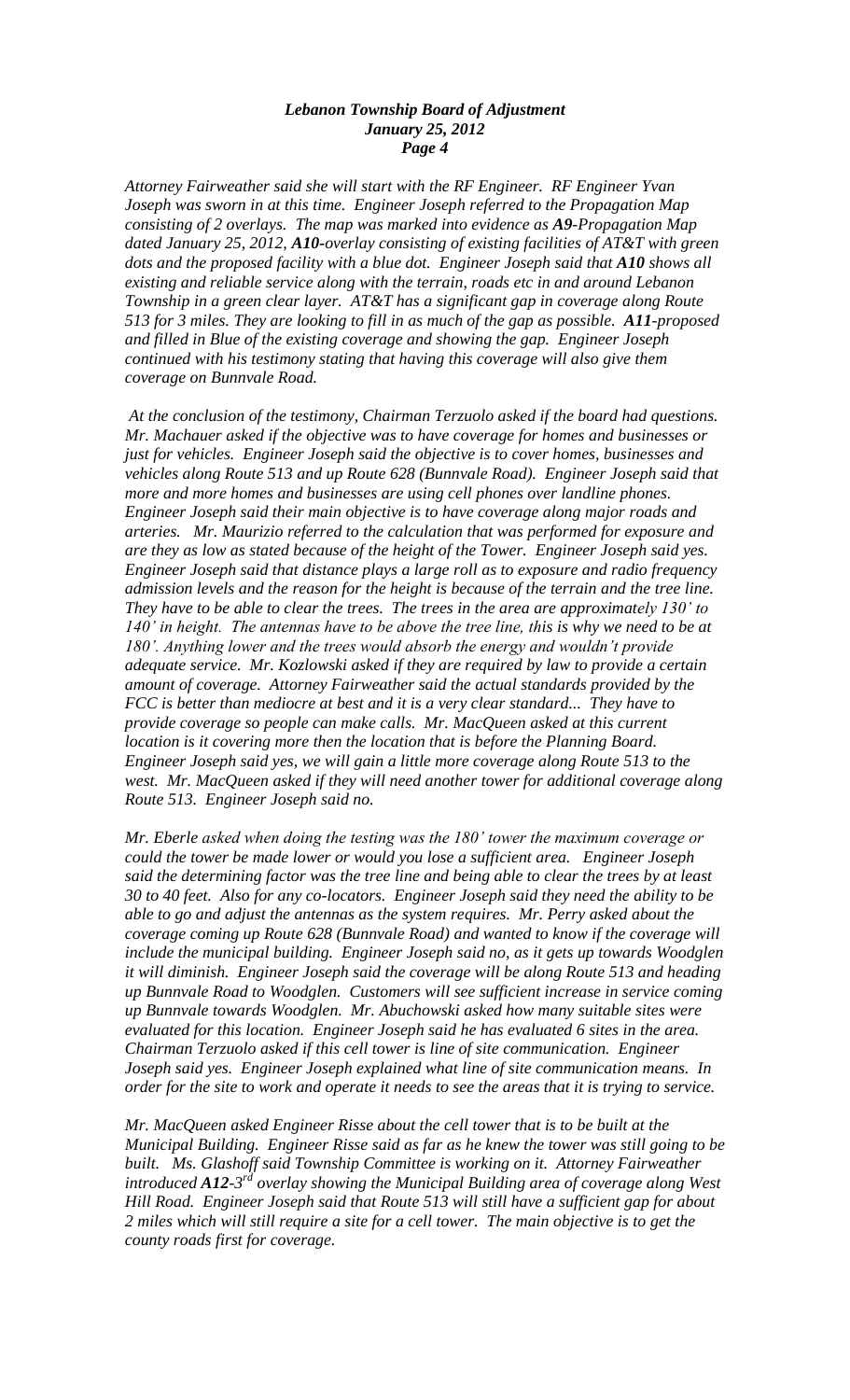*Planner Bolan said the map is based on a negative 85 dbm and asked Engineer Joseph to explain what it means. Engineer Joseph said the dbm is the scale they use to measure signal strength. The minus 85 dbm is less then zero. Engineer Joseph said as the numbers go up they actually get smaller. If it were minus 75 dbm you would get less coverage. Planner Bolan said in looking at the Conditional Use standards a,b,d from a technical standpoint, the ordinance talks about other technologies or alternative wireless networks plan that could be used. Are there such things and would they provide the same type of service. Engineer Joseph said there are no feasible means to fill this gap. in service. Planner Bolan asked about smaller cell coverage on telephone poles. Engineer Joseph said that was not a feasible option for this area.*

*Mr. Machauer asked if there is any interference with am/fm radios from cell towers. Engineer Joseph said no. Mr. Maurizio asked based on the technology today what are the chances of going to satellite in the future. Engineer Joseph didn't see that happening in the future; because of needing hand held or mobile they would need a lot more power to reach the satellite. Engineer Risse referred to A11, the negative 85 dbm decimal level and wanted to know if they can vary their output from the towers to expand and contract. Engineer Joseph said this is done at the optimal; it is a two way communication. At the conclusion of Engineer Joseph's testimony, Chairman Terzuolo opened the hearing to the public for questions of the witness. Attorney John Schmidt from Westfield who is representing Amanda Mesa an adjoining property had many questions of RF Engineer Joseph. At the conclusion of Attorney Schmidt's questions, Chairman Terzuolo announced the board will take a recess at 9:15 p.m. When the board reconvened at 9:25 p.m., the following people had questions of the witness: Richard Kormick and Debra Goodsite. A Steve Omlor of Bernardsville had questions also of the witness. Attorney Fairweather objected to Mr. Omlor since he was not an interested party. Attorney Gallina said he did not see how Mr. Omlor could be an interested party since he lived in Bernardsville. Mr. Omlor informed the board that he is related to Ms. Mesa and was here this evening to give support and had questions for the witness. The board informed Mr. Omlor since Ms. Mesa has hired an attorney to represent her, it would not be in her best interest to have him ask questions of the witness.* 

*At this time, Attorney Fairweather asked to have their Civil Engineer Glenn Scherer give testimony. Engineer Scherer was previously sworn in. Chairman Terzuolo said we will take testimony and have questions at the next meeting. Engineer Scherer referred to the site plan dated November 3, 2011. The plans have been revised and dated November 28, 2011. At this time the Site Plan was marked into evidence. A13-Site Plan prepared by Glenn Scherer of Malick & Scherer, dated November 3, 2011 with revision dated of November 28, 2011 consisting of 11 sheets. Engineer Scherer referred to sheet Z3 of 11 known as a partial site plan. It is an overview of the lot which they did not do topo's for the entire lot since the lot consists of 30 acres. From the road the tower will be approximately 1500' back off the road. There is an existing house on the property. Engineer Scherer said they discussed where to put the tower and the area that they picked for the tower was because of the highlands and the coverage issue. There is already an existing graveled area and cleared where they plan to have the tower. There is neither grading nor trees that need to be cut down. Engineer Scherer referred to sheet Z5. The gravel area that will be used is 28' x 30' with an 8' tall wooded fence surrounding the equipment shelter. The equipment shelter within the compound will be 12' x 20' and 11' feet in height. There are two alternates that we have for the board. The tower will be 180' in height and if we used the mono-pine the total height will be 185'. The 12 antennas would be at 180' with the branches bringing it to 185' or they could just have a tower at 180' without using a mono-pine... The mono-pole is designed for three co-locators but could be up to five co-locators if the board wished.*

*Engineer Scherer noted there are no streams or wetlands. Regarding parking, their will be a technician that will visit the site once a month for 1-2 hours. Landscaping and screening are not being proposed since the property is densely covered. Engineer Scherer said there is a motion light if someone came at night other than that there is no*